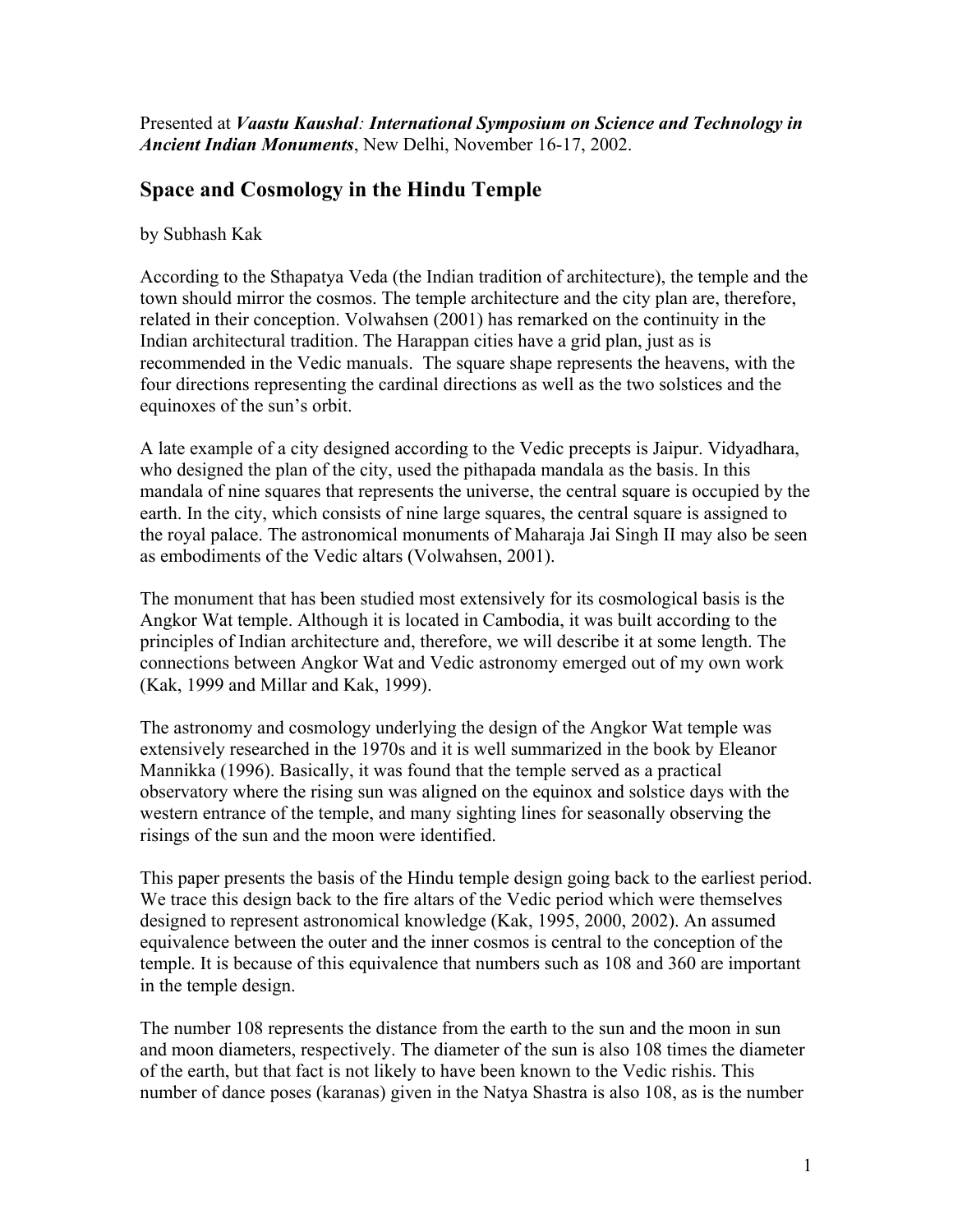of beads in a rosary (japamala). The "distance" between the body and the inner sun is also taken to be 108, and the number of marmas in Ayurveda is 107. The total number of syllables in the Rigveda is taken to be 432,000, a number related to 108.

The number 360, the number of days in the civil year, is also taken to be the number of bones in the developing foetus, a number that fuses later into the 206 bones of the adult. The centrality of this number in Vedic ritual is stressed in the Shatapatha Brahmana.

The primary Vedic number is three, representing the tripartite division of the physical world into the earth, the atmosphere, and the sky and that of the person into the physical body, the pranas, and the inner sky.

The Hindu temple also represents the Meru mountain, the navel of the earth. The Brihat Samhita 56 lists the many design requirements that the temple building must satisfy. For example, it says "the height of the temple should be double its width, and the height of the foundation above the ground with the steps equal to a third of this height. The sanctum sanctorum should be half the width of the temple" and so on. It also lists twenty types of temples that range from one to twelve storeys in height.



**Figure 1**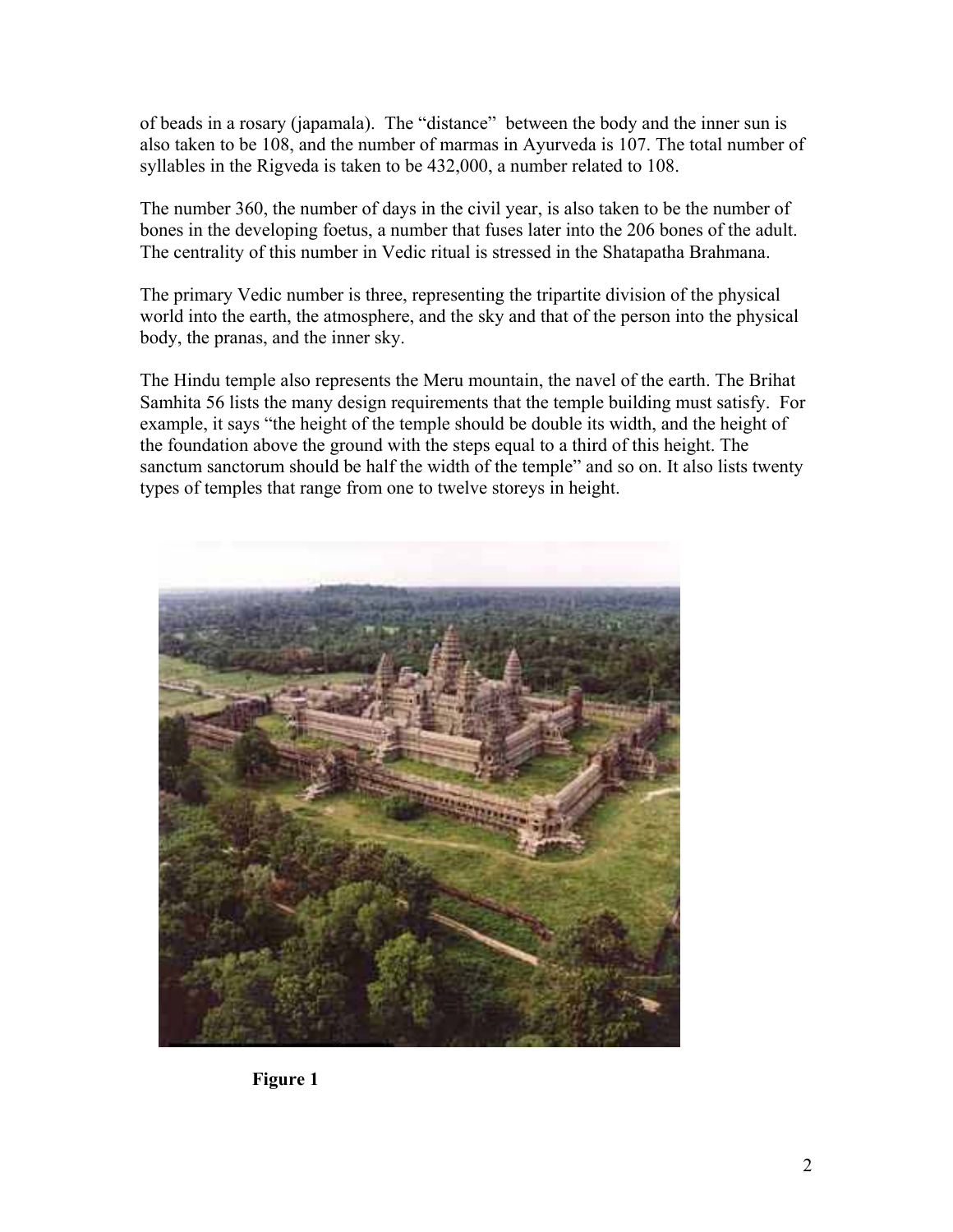We first summarize some relevant characteristics of the Angkor Wat temple that emphasize the relationship of the design to astronomy. This will be followed by sections on the Vedic antecedents of the temple and the medieval expression of the philosophy behind its design. We will also consider the question of the chaitya hall with its pointed arch as an alternate tradition within India that has been connected to the Lycian arch which may have influenced the design of the cathedral.

The most impressive aspect of the temple representation is that it occurs both at the level of the part as well as the whole in a recursive fashion, mirroring the Vedic idea of the microcosm symbolizes the macrocosm at various levels of expressions. This is done not only in the domain of numbers and directions, but also using appropriate mythological themes, and historical incidents. The mythological scenes skillfully use the oppositions and complementarities between the gods, goddesses, asuras, and humans defined over ordinary and sacred time and space.



**Figure 2**

Speaking just of numbers, the various lengths and circumferences of units representing the motion of the moon may equal 27, 28, 29 (nakshatras or days of the month), 354 (days of the lunar year), or 360 (tithis of the lunar year). Other lengths represent the solar year (360, 365, or 366) or larger time cycles. For example, the west-east axis represents the periods of the yugas. The width of the moat is 439.78 cubit; the distance from the first step of the western entrance gateway to balustrade wall at the end of causeway is 867.03 cubit; the distance from the first step of the western entrance gateway to the first step of the central tower is 1,296.07 cubit; and the distance from the first step of bridge to the geographic center of the temple is 1,734.41 cubit. These correspond to the periods of 432,000; 864,000; 1,296,000; 1,728,000 years for the Kali, Dvapara, Treta, and Krita yuga, respectively. It has been suggested that the very slight discrepancy in the equations might be due to human error or erosion or sinking of the structure.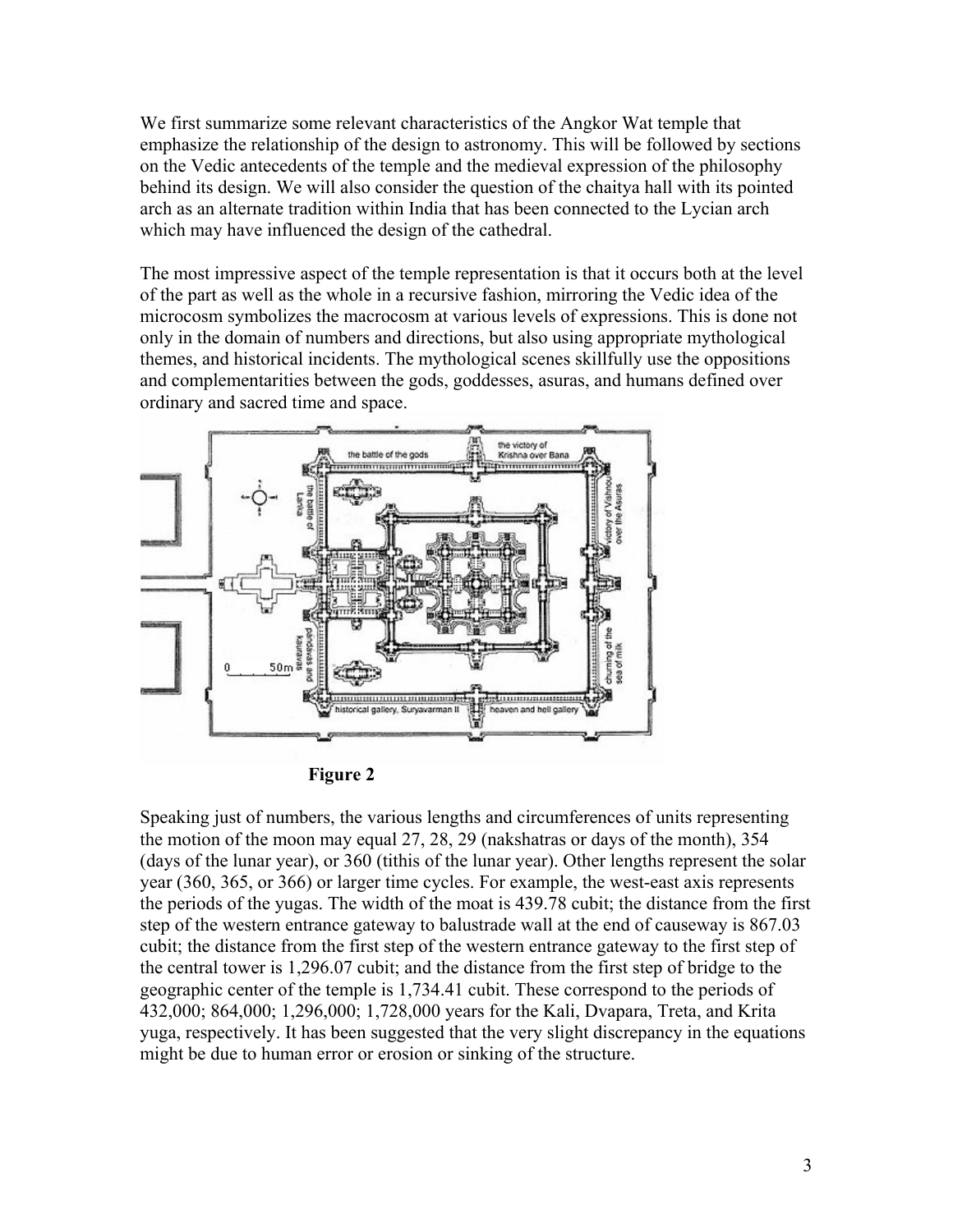In the central tower, the topmost elevation has external axial dimensions of 189.00 cubit east-west, and 176.37 cubit north-south, with the sum of 365.37. This division of the almost exact length of the solar year into unequal halves remained a mystery for some time until it was found to be connected with the Shatapatha Brahmana numbers for the asymmetric motion of the sun.

Over the half-millenia of Khmer rule, the city of Angkor became a great pilgrimage destination because of the notion of Devaraja, that has been explained by Lokesh Chandra as a coronation icon. Jayavarman II (802-850) was the first to use this royal icon. According to Lokesh Chandra (1995), "Devaraja means `King of the Gods' and not `God-King'. He is Indra and refers to the highly efficacious aindra mahabhisheka of the Rigvedic rajasuya tradition as elaborated in the Aitareya-brahmana. It was not a simple but a great coronation, a mahabhisheka. It was of extraordinary significance that Jayavarman II performed a Rigvedic rite, which lent him charismatic authority."

The increasingly larger temples built by the Khmer kings continued to function as the locus of the devotion to the Devaraja, and were at the same time earthly and symbolic representations of mythical Mt. Meru, the cosmological home of the Hindu gods and the axis of the world-system. The symbol of the king's divine authority was the sign (linga) of Shiva within the temple's inner sanctuary, which represented both the axes of the physical and the psychological worlds. The worship of Shiva and Vishnu separately, and together as Harihara, had been popular for considerable time in southeast Asia; Jayavarman's chief innovation was to use ancient Vedic mahabhisheka to define the symbol of government.

To quote Lokesh Chandra further, "The icon used by Jayavarman II for his aindra mahabhisheka, his Devaraja = Indra (icon), became the symbol of the Cambodian state, as the sacred and secular sovereignty denoted by Prajapatishvara/Brahma, as the continuity of the vital flow of the universal (jagat) into the stability of the terrestrial kingdom (raja = rajya}). As the founder of the new Kambuja state, he contributed a national palladium under its Cambodian appellation kamraten jagat ta raja/rajya. Whenever the capital was transferred by his successors, it was taken to the new nagara, for it had to be constantly in the capital."

Angkor Wat is the supreme masterpiece of Khmer art. The descriptions of the temple fall far short of communicating the great size, the perfect proportions, and the astoundingly beautiful sculpture that everywhere presents itself to the viewer. Its architecture is majestic and its representation of form and movement from Indian mythology has astonishing grace and power. The inner galleries of the temple have depiction of the battle of Kurukshetra, procession of King Suryavarman and his ministers, scenes from heavens and hells, churning of the sea of milk, the battle of Vishnu and the asuras, victory of Krishna over Bana, battle of the devas and asuras, Ravana shaking Kailasa with Shiva and Parvati atop, and the battle of Lanka between Rama and Ravana. These and other scenes are drawn with great artistic beauty. No wonder, the temple ranks amongst the greatest creations of human imagination.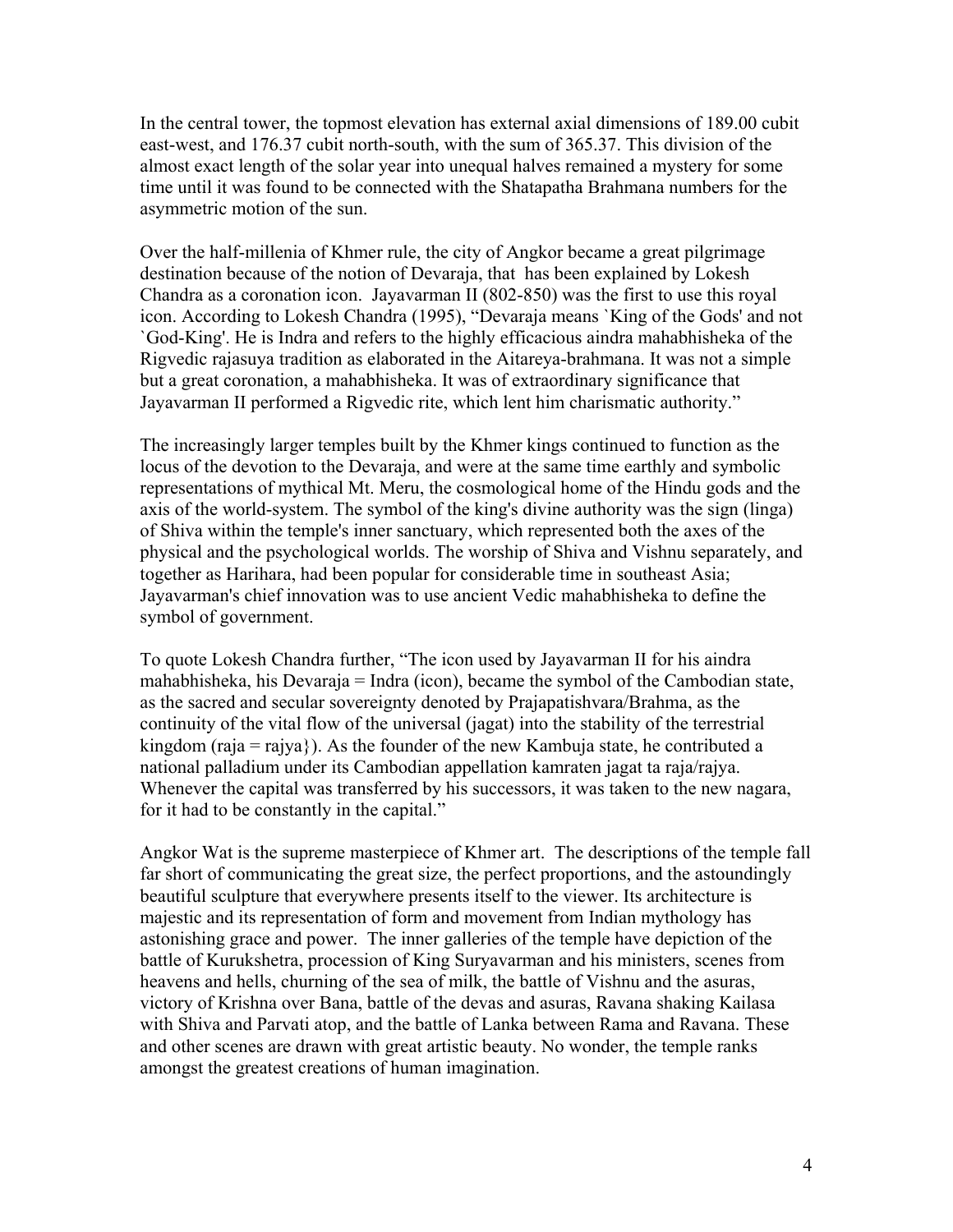### **Numbers at Angkor Wat**

The temple has 1300-m north-south axis and 1500-m west-east axis. The temple faces toward the west because that situates it to the east with respect to the worshiper, the appropriate direction for Vishnu who is a solar deity. At the heart of the temple are three rising, concentric galleries. Bordering these is further space, and a rectangular moat. About 40 m in from the moat is a laterite wall, 4.5 m high, with large single entrances from the east, north, and south, and five entrances on the west.

Mannikka has suggested that the Vastupurusha mandala at Angkor Wat forms a grid of 49, rather than the standard of 64 or 81.

Various numbers from the Vedic astronomy are encountered at Angkor Wat as simple counts, or measurements in cubits, or phyeam = 4 cubits. Some of these represent just the basic constants of the system, while others provide specific information related to the orientation of the temple related to the nakshatras and the positions of the planets. For an example of the latter, consider that the length of the north-south axis, door to door, in the sanctuary is 13.41 cubits, which according to Mannikka represents the fact that the north celestial pole is 13.43 degrees above the northern horizon at Angkor. This number is also basic to the second gallery, devoted to Brahma who is ``situated'' at the north celestial pole.

The order in which the planets rose over the eastern horizon at the end of July 1131 is represented in the bas-relief of the northwest corner pavilion: Saturn (Agni), Jupiter (Indra), Venus (Kubera), Mars (Skanda), and Mercury (Varuna).

According to Mannikka, the design of the temple can be seen in three architectural units:

1. Central sanctuary: Mount Meru, with 45 gods, the north celestial pole, the centre of the mandala, the spring equinox, the axis of the earth, Vishnu, Brahma, and King Suryavarman

2 Circumferences: the ecliptic, the moon and lunar periodicity, the constellations, the planets, the celestial year, the krita yuga, the grid of the mandala, the history of King Suryavarman

3 Axes: the building blocks of time (60, 108), the yuga cycles, the solar year, the lunar year, historical dates in Suryavarman's reign, the mandala and its transformation of time, and, finally, the solar year and lunar time cycles from the vantage point of Mount Meru.

Some basic numbers that we encounter frequently in the architectural plan are given below. For more examples see the book by Mannikka which, however, does not recognize the special place of the altar numbers 78 and 261. Neither does it know the correct significance of the number 108.

21 The earth number shows up as the number of steps to the libraries.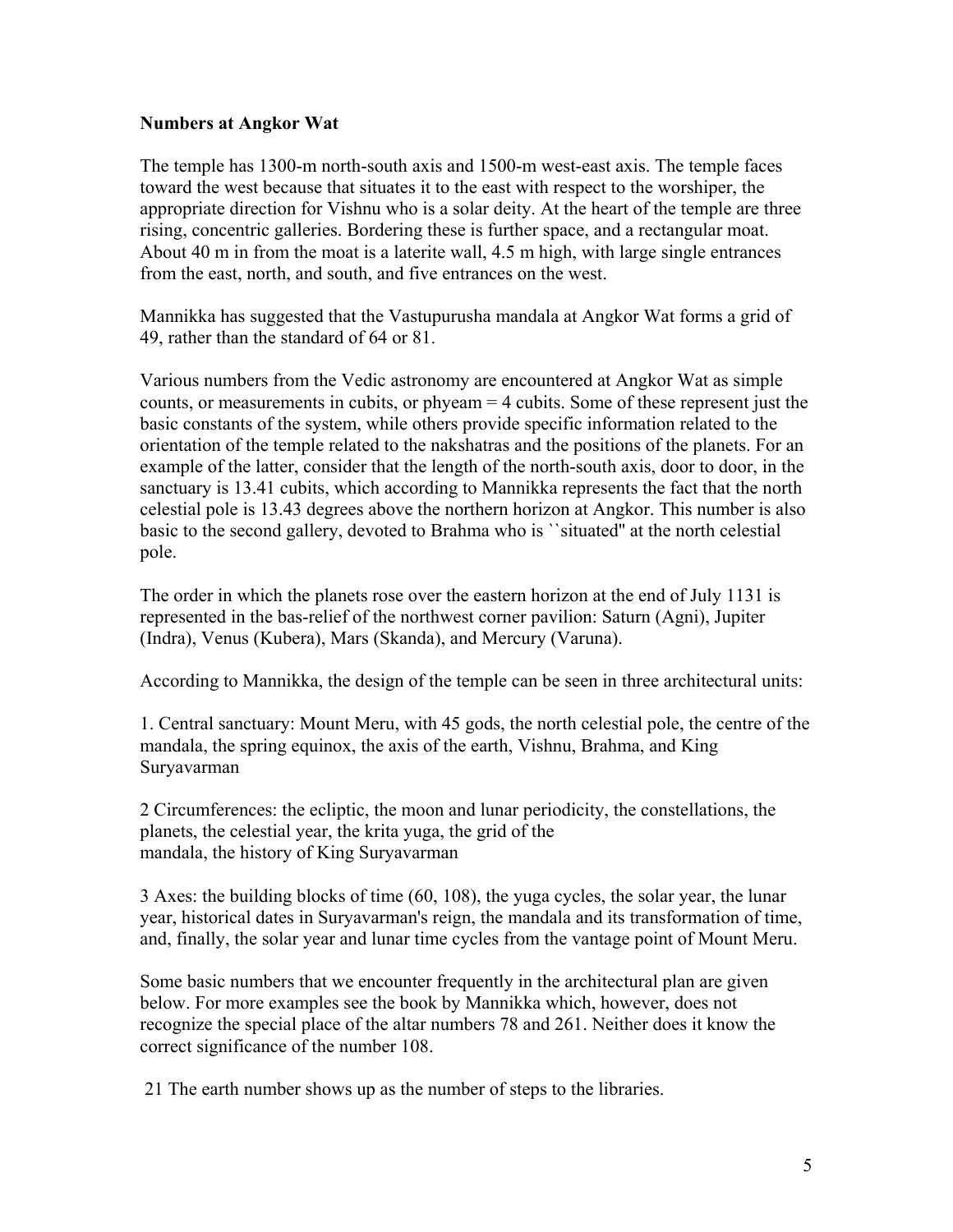27/28 This count of nakshatras is represented at numerous places; the total inner axes of the sanctuary.

32/33 This represents the number of devas and it is found as the number of pillars, windows and various lengths.

44/45 The number of divinities of the Vastupurusha mandala are shown in the total number of steps, main entrance and flanking Central Western entrances. As 450 cubits, various axial entrances and circumference of gallery.

54 As half of the distance in sun- or moon-diameters to the sun or the moon, 54 cubits or 54 phyeam are encountered several places on the Western bridge and the outer enclosure.

78 The atmosphere number is found in the central cruciform, inner axes as 20.08 phyeam, which equals 80.32 cubits. The 20 steps in several of the stairways to the libraries may also represent the same number divided by 4. Further evidence for that comes from the distance of 19.42 phyeam  $= 77.68$  cubits each library, west-east outer axis. Since books represent the `atmosphere' in reaching the `sky' of knowledge, its use in the context of library is very appropriate.

108 In-and-out circumambulation of four corner towers together; circumambulation of the central Vishnu image from three axial entrances; inner axes of all four corner towers without images; full vertical distance above and below central sanctuary.

130.5/261 As half of the sky number 261, we find it in the circumambulation path to north end chamber, each end gateway. The number is 32.74 phyeam which equals 130.96 cubits.

354 The length of the lunar year in days, it is the distance between naga balustrade and first step at end of walkway to upper elevation.

360 In phyeam, the circumambulation path around the Cruciform Terrace.

366 Solar axes of gallery from walkway on west to bases on each side.

371 This is the solar year in tithis, and it is found in an in-and-out circumambulation of all four corner towers.

## **Solar and lunar measurements; Temple Antecedents**

The solar and lunar numbers that show up in the design of the Angkor Wat temple are the number of nakshatras, the number of months in the year, the days in the lunar month, the days of the solar month, and so on. Lunar observations appear to have been made from the causeway.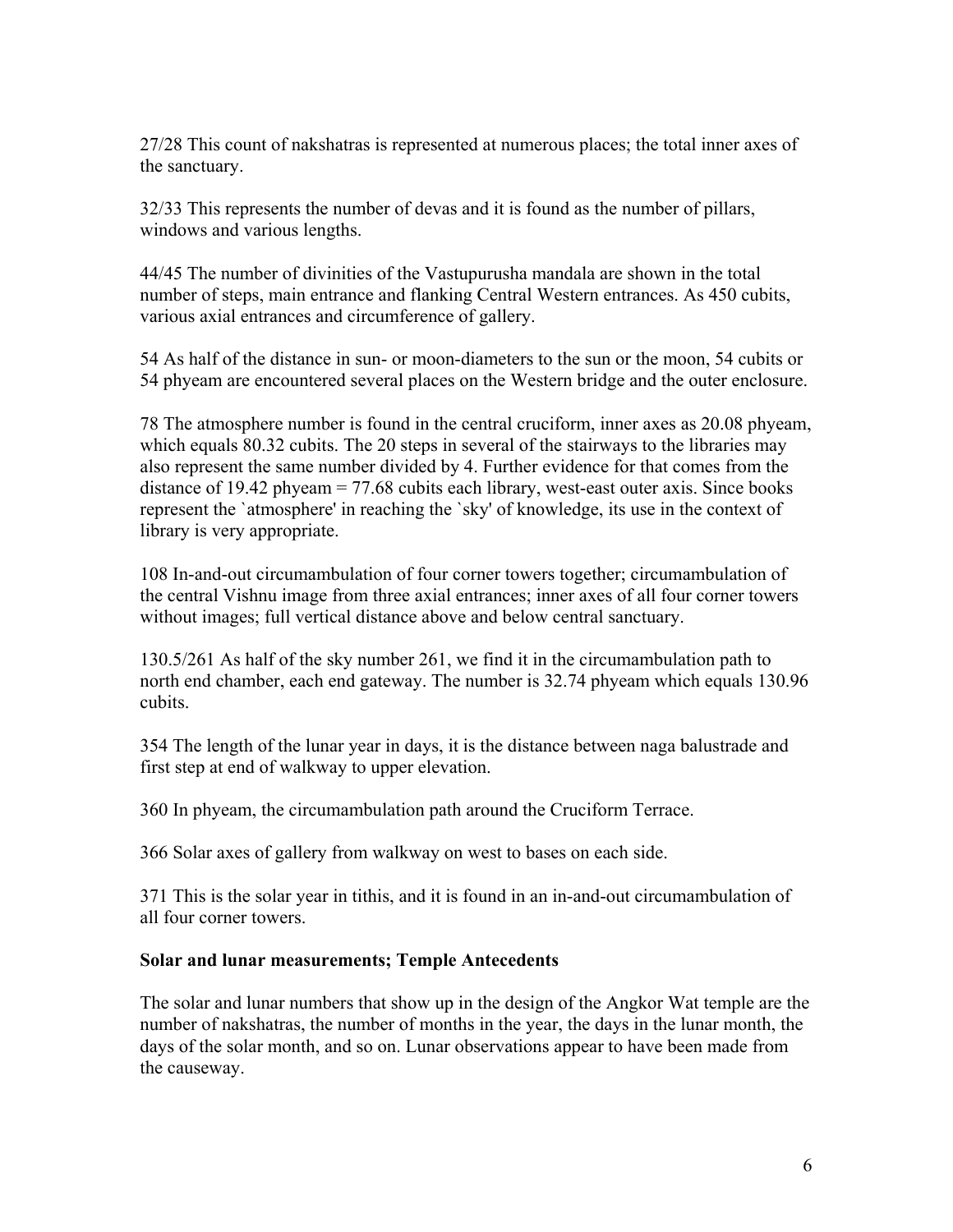The division of the year into the two halves of 189 and 176.37 was recently explained by the author as being derived from the Shatapatha Brahmana. In layer 5 of the altar described in the Shatapatha, a division of the year into the two halves in the proportion 15:14 is given (Kak, 1998, 2000). This proportion corresponds to the numbers 189 and 176.4 used at Angkor Wat, where in the central tower the topmost elevation has dimensions of 189 east-west and 176.37 north-south.

The elliptical orbit of the earth together with the fact that the sun is at a slight offset is behind the asymmetry in the sun's orbit. The period from the autumnal equinox to the vernal equinox is smaller than the opposite circuit. The interval between successive perihelia, the anomalistic year, is 365.25964 days which is 0.01845 days longer than the tropical year on which our calendar is based. In 1000 calendar years, the date of the perihelion advances about 18 days. The perihelion was roughly on December 18 during the time of the construction of Angkor Wat; and it was on October 27 during early 2nd millennium BC, the most likely period of the composition of the Shatapatha Brahmana. In all these cases the perihelion occurs during the autumn/winter period, and so by Kepler's 2nd law we know that the speed of the sun in its orbit around the earth is greater during the months autumn and winter than in spring and summer.

During the time of the Shatapatha Brahmana, the apogee was about midway through the spring season, which was then somewhat more than 94 days. The extra brick in the spring quadrant may symbolically reflect the discovery that this quarter had more days in it, a discovery made at a time when a satisfactory formula had not yet been developed for the progress of the sun on the ecliptic.

It is possible that the period from the spring equinox to the fall equinox was taken to be about 189 days by doubling the period of the spring season; 176 days became the period of the reverse circuit.

Why not assume that there was no more to these numbers than a division into the proportions 15:14 derived from some numerological considerations? First, we have the evidence from the Shatapatha Brahmana that expressly informs us that the count of days from the winter to the summer solstice was different, and shorter, than the count in the reverse order. Second, the altar design is explicitly about the sun's circuit around the earth and so the proportion of 15:14 must be converted into the appropriate count with respect to the length of the year. Furthermore, the many astronomical alignments of the Angkor Wat impress on us the fairly elaborate system of naked-eye observations that were the basis of the temple astronomy.

But since precisely the same numbers were used in Angkor Wat as were mentioned much earlier in the Shatapatha Brahmana, one would presume that these numbers were used as a part of ancient sacred lore. The count between the solstices has been changing much faster than the count between the equinoxes because the perigee has been, in the past two thousand years somewhere between the autumn and the winter months. Because of its relative constancy, the count between the equinoxes became one of the primary `constants' of Vedic/Puranic astronomy.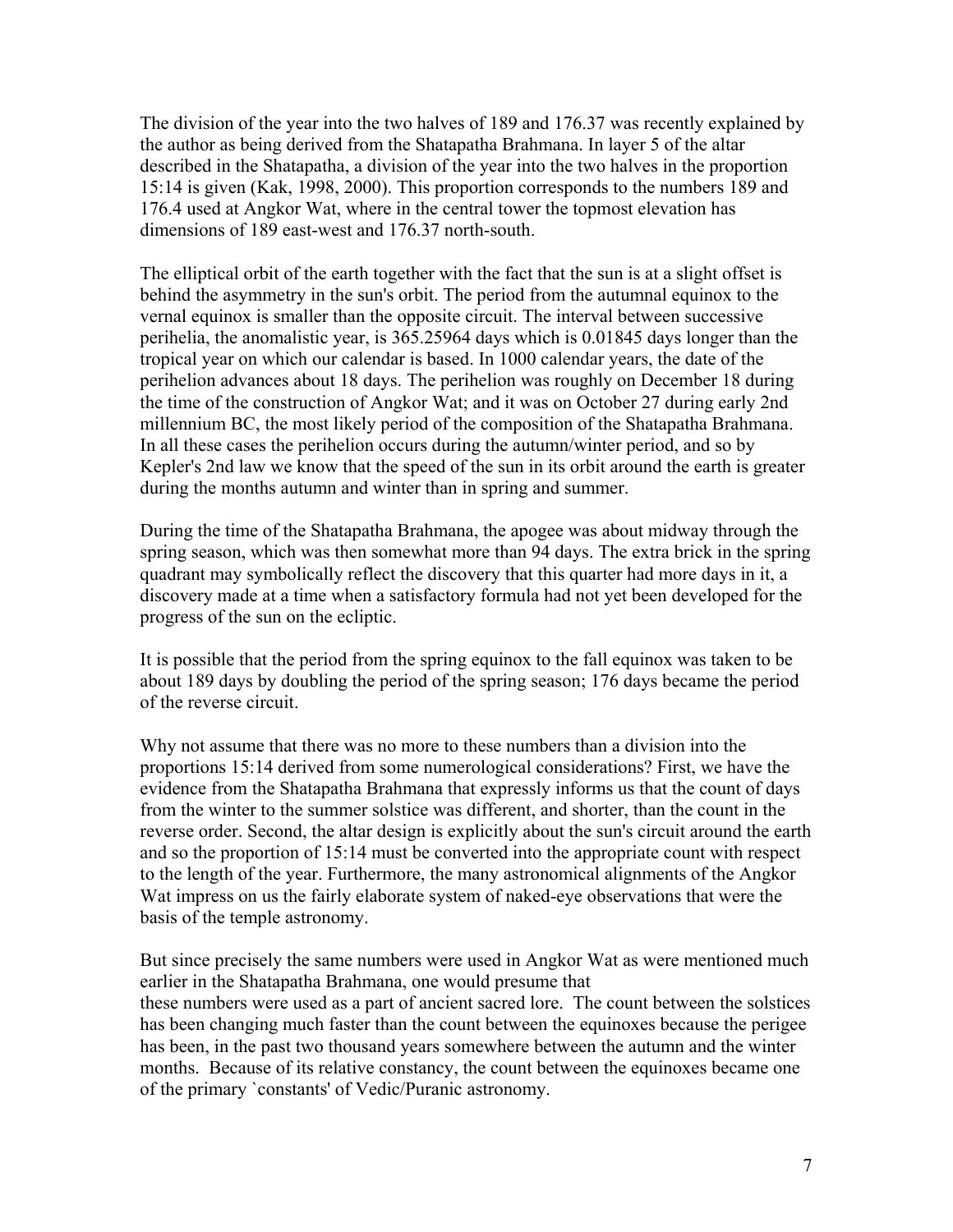The equinoctial half-years are currently about 186 and 179, respectively; and were not much different when Angkor Wat temple was constructed. Given that the length of the year was known to considerable precision there is no reason to assume that these counts were not known. But it appears that a `normative' division according to the ancient proportion was used.

As it was known that the solar year was about 365.25 days, the old proportion of 15:14 would give the distribution 188.92 and 176.33, and that is very much the Angkor Wat numbers of 189 and 176.37 within human error. In other words, the choice of these `constants' may have been determined by the use of the ancient proportion of 15:14.

### **Astronomy of Altars and Temples**

We now present the Vedic astronomical tradition at the basis of Angkor Wat and the other Indian Hindu temples. In a series of publications I have shown (Kak, 1992, 1993, 1995, 2000) that the Vedic altars had an astronomical basis related to the reconciliation of the lunar and solar years. The fire altars symbolized the universe and there were three types of altars representing the earth, the space and the sky. The altar for the earth was drawn as circular, whereas the sky (or heaven) altar was drawn as square. The geometric problems of circulature of a square and that of squaring a circle are a result of equating the earth and the sky altars.



Figure 3: The three Vedic altars

The fire altars were surrounded by 360 enclosing stones, of these 21 were around the earth altar, 78 around the space altar and 261 around the sky altar.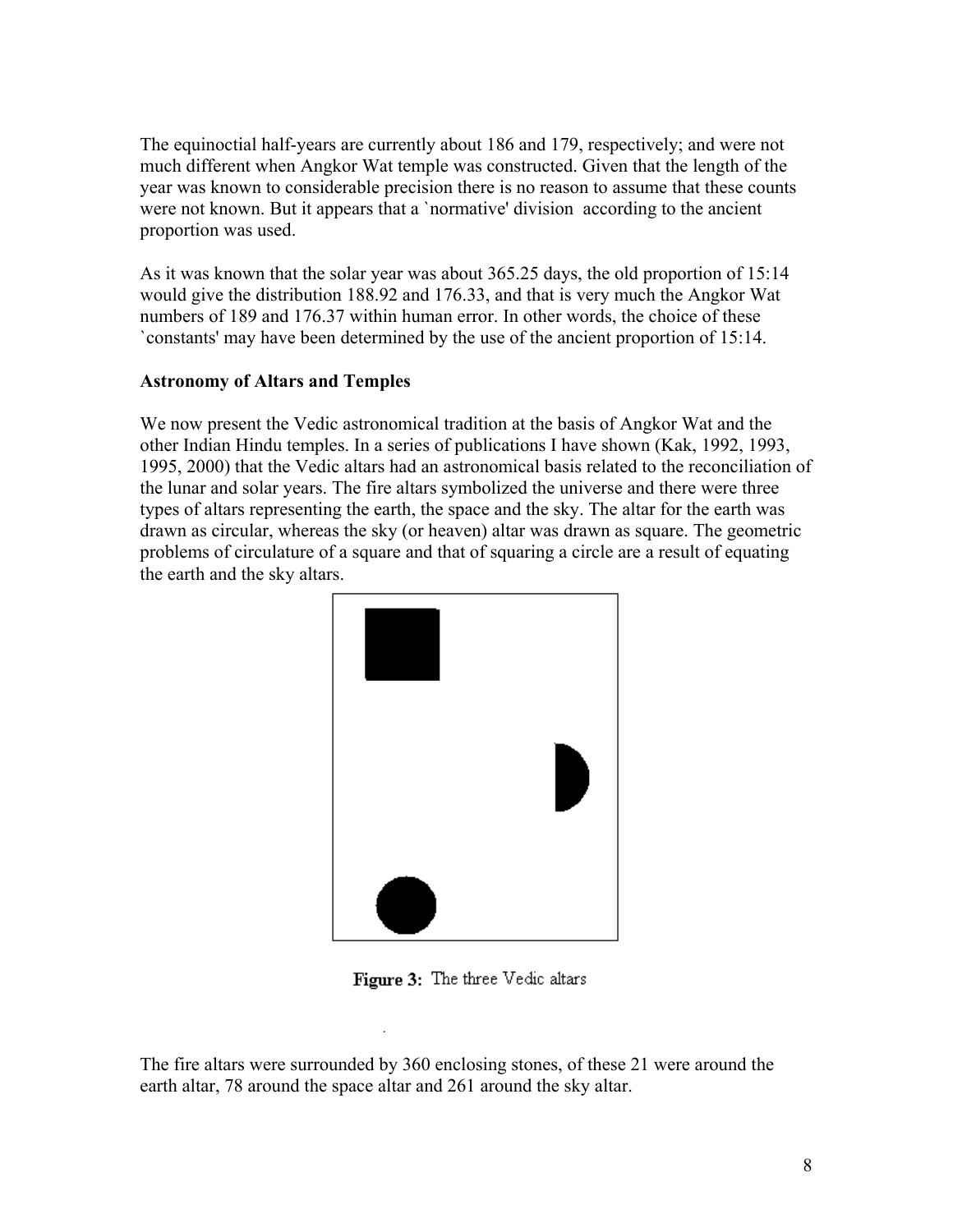In other words, the earth, the space, and the sky are symbolically assigned the numbers 21, 78, and 261. Considering the earth/cosmos dichotomy, the two numbers are 21 and 339 since cosmos includes the space and the sky.

The main altar was built in five layers. The basic square shape was modified to several forms, such as falcon and turtle. These altars were built in five layers, of a thousand bricks of specified shapes. The construction of these altars required the solution to several geometric and algebraic problems.

Two different kinds of bricks were used: the special and the ordinary. The total number of the special bricks used was 396, explained as 360 days of the year and the additional 36 days of the intercalary month. Two kinds of day counts: the solar day, and tithi, whose mean value is the lunar year divided into 360 parts. Considering the altar by layers, the first has 98, the second has 41, the third has 71, the fourth has 47 and the fifth has 138. The sum of the bricks in the fourth and the fifth layers equals 186 tithis of the half-year. The number of bricks in the third and the fourth layers equals the integer nearest to one third the number of days in the lunar year, and the number of bricks in the third layer equals the integer nearest to one fifth of the number of days in the lunar year, and so on.

The number of ordinary bricks equals 10,800 which equals the number of muhurtas in a year (1 day = 30 muhurtas), or equivalently the number of days in 30 years. Of these 21 go into the garhapatya, 78 into the eight dhishnya hearths, and the rest go into the ahavaniya altar.

The main altar was an area of 7 1/2 units. This area was taken to be equivalent to the nominal year of 360 days. Each subsequent year, the shape was to be reproduced with the area increased by one unit.

Three different years were considered: (1) nakshatra, or a year of 324 days (sometimes 324 tithis) obtained by considering 12 months of 27 days each, where this 27 is the ideal number of days in a lunar month; (2) lunar, which is a fraction more than 354 days (360 tithis); and (3) solar, which is in excess of 365 days (between 371 and 372 tithis).

A well-known altar ritual says that altars should be constructed in a sequence of 95, with progressively increasing areas. The increase in the area, by one unit yearly, in building progressively larger fire altars is 48 tithis which is about equal to the intercalation required to make the nakshatra year in tithis equal to the solar year in tithis. But there is a residual excess which in 95 years adds up to 89 tithis; it appears that after this period such a correction was made. The 95 year cycle corresponds to the tropical year being equal to 365.24675 days. The cycles needed to harmonize various motions led to the concept of increasing periods and world ages.

The number of syllables in the Rigveda confirms the textual references that the book was to represent a symbolic altar. According to various early texts, the number of syllables in the Rigveda is 432,000, which is the number of muhurtas in forty years. In reality the syllable count is somewhat less because certain syllables are supposed to be left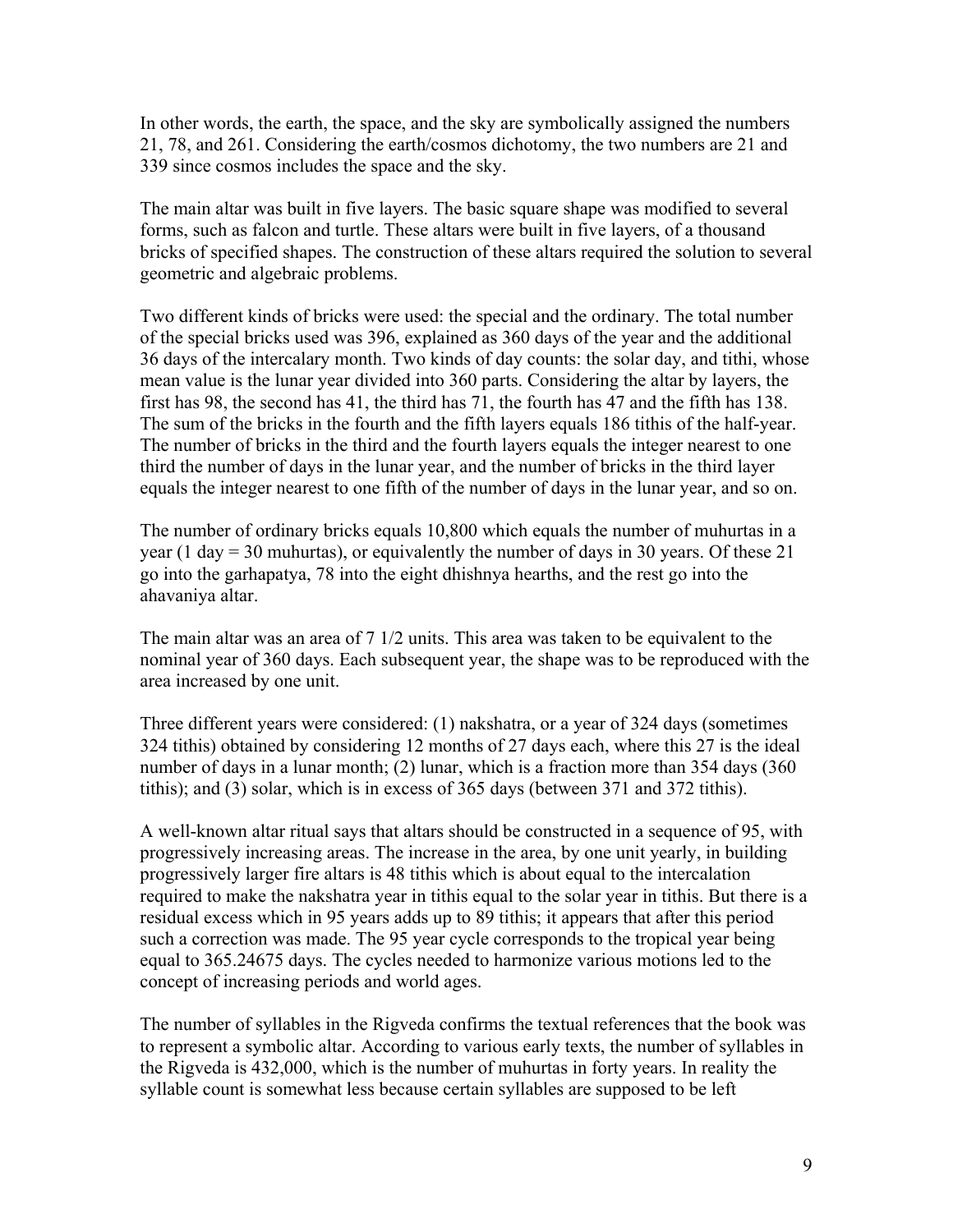unspoken. The verse count of the Rigveda can be viewed as the number of sky days in forty years or 261 x 40 = 10,440, and the verse count of all the Vedas is 261 x  $78 =$ 20,358.

The Brahmanas and the Shulbasutras tell us about the altar of chhandas and meters, so we would expect that the total Rigvedic hymn count of 1017 and the group count of 216 have particular significance. Owing to the pervasive tripartite ideology of the Vedic books we choose to view the hymn number as 339 x 3. The tripartite ideology refers to the consideration of time in three divisions of past, present, and future and the consideration of space in the three divisions of the northern celestial hemisphere, the plane that is at right angle to the earth's axis, and the southern celestial hemisphere. The number 339 is simply the number of disks of the sun or the moon to measure the path across the sky: pi times 108 is approximately 339. The number 216 represents the distance to the sky, which was twice the distance of 108 to the sun. The Rigvedic code then expresses a fundamental connection between the numbers 339 and 108.

As mentioned before, the number 108 is actually the average distance that the sun is in terms of its own diameter from the earth; likewise, it is also the average distance that the moon is in terms of its own diameter from the earth. It is owing to this marvelous coincidence that the angular size of the sun and the moon, viewed from the earth, is about identical. It is easy to compute this number. The angular measurement of the sun can be obtained quite easily during an eclipse. The angular measurement of the moon can be made on any clear full moon night.

An easy check on this measurement would be to make a person hold a pole at a distance that is exactly 108 times its length and confirm that the angular measurement is the same. Nevertheless, the computation of this number would require careful observations. Note that 108 is an average and due to the ellipticity of the orbits of the earth and the moon the distances vary with the seasons. It is likely, therefore, that observations did not lead to the precise number 108, but it was chosen as the true value of the distance since it is equal to 27 x 4, because of the mapping of the sky into 27 nakshatras. In reality, the diameter of the sun is also about 108 times the diameter of the earth. But it is unlikely that the Vedic sages knew of this fact.

The temple is considered in the image of the Cosmic Purusha, on whose body is displayed all creation in its materiality and movement. Paradoxically, the space of the Purusha (Rigveda 10.90) is in the sanctuary only ten fingers wide, although he pervades the earth. The prototype of the temple is the Agnikshetra, the sacred ground on which the Vedic altars are built. The Agnikshetra is an oblong or trapezoidal area on which the fire altars are built. Tripathi (1990) has argued that the agnichayana sacred ground provides the prototype, because in it is installed a golden disc (rukma) with 21 knobs or hangings representing the sun with a golden image of the purusha on it. Tripathi shows that the detailed ritual includes components that would now be termed Shaivite, Vaishnava, or Shakta. In Nachiketa Agni, 21 bricks of gold are placed one top of the other in a form of shivalinga. The disk of the rukma, which is placed in the navel of the altar on a lotus leaf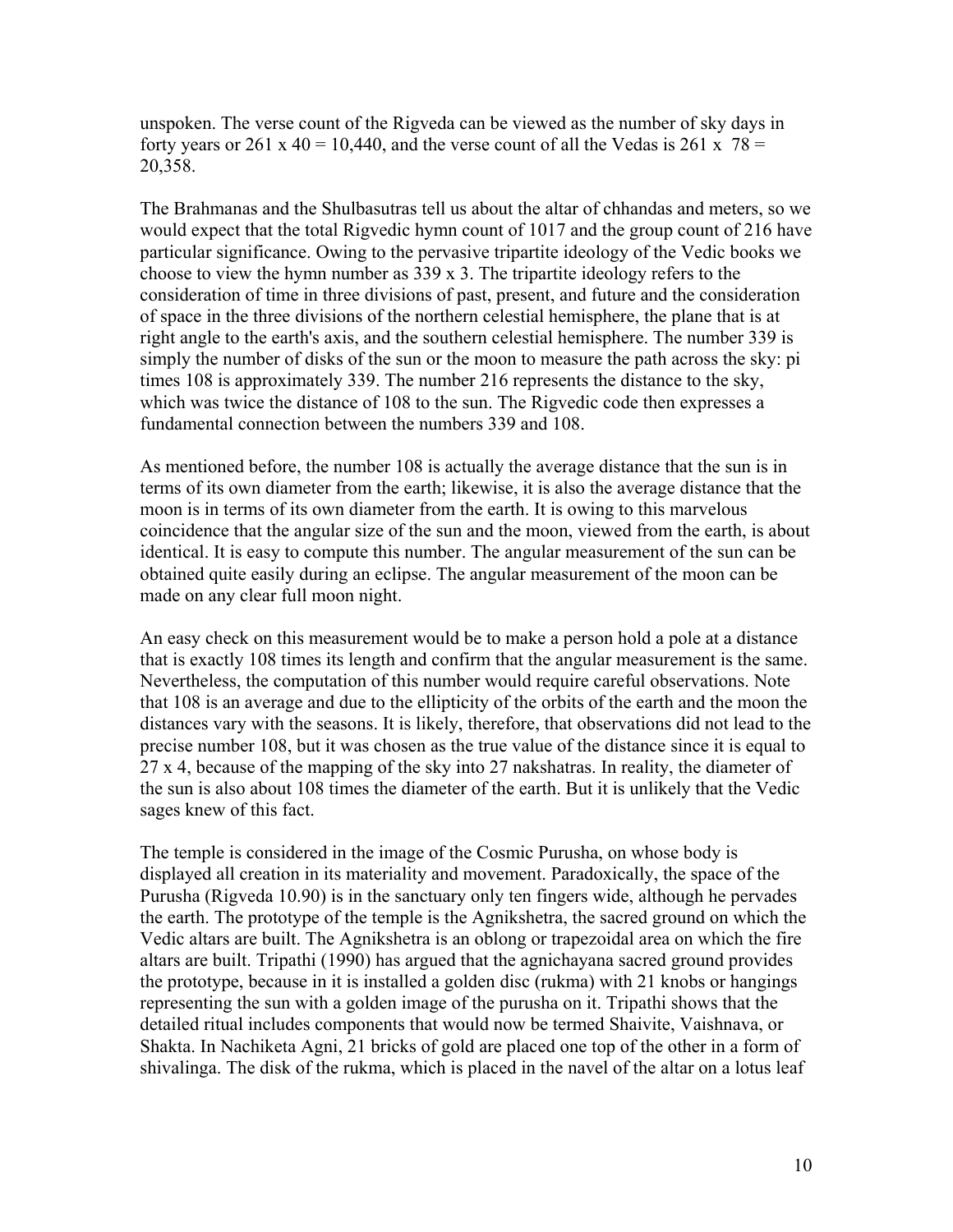is in correspondence to the lotus emanating from Vishnu's navel which holds the universe. Several bricks are named after goddesses, such as the seven krittikas.

The temple is the representation of the cosmos both at the level of the universe and the individual, making it possible for the devotee to get inspired to achieve his own spiritual transformation. The purusha placed within the brick structure of the altar represents the consciousness principle within the individual. It is like the relic within the stupa.

Complementing the tradition of the Vedic ritual was that of the munis and yogis who lived in caves and performed austerities. From this tradition arose the vihara, where the priests lived. The chaitya hall that also housed the stupa may be seen as a development out of the agnichayana tradition where within the brick structure of the altar were buried the rukma and the golden man (see Shatapatha Brahmana 7.4.1 for details; 7.4.2 describes how above the man is placed a perforated brick which encases it like a casket).



**Figure 4.** Chaitya cave 9 at Ajanta

The rock-cut chaityas represent a variant form of a tradition that was usually implemented using wood or brick. The evidence for that comes from the very nature of the structure with its beams. A conjectured wooden chaityagriha is shown in Figure 5. The mature temple is thus an organic development of the Vedic tradition. Further evidence for wooden structures is provided by a painting from Ajanta given in Figure 6.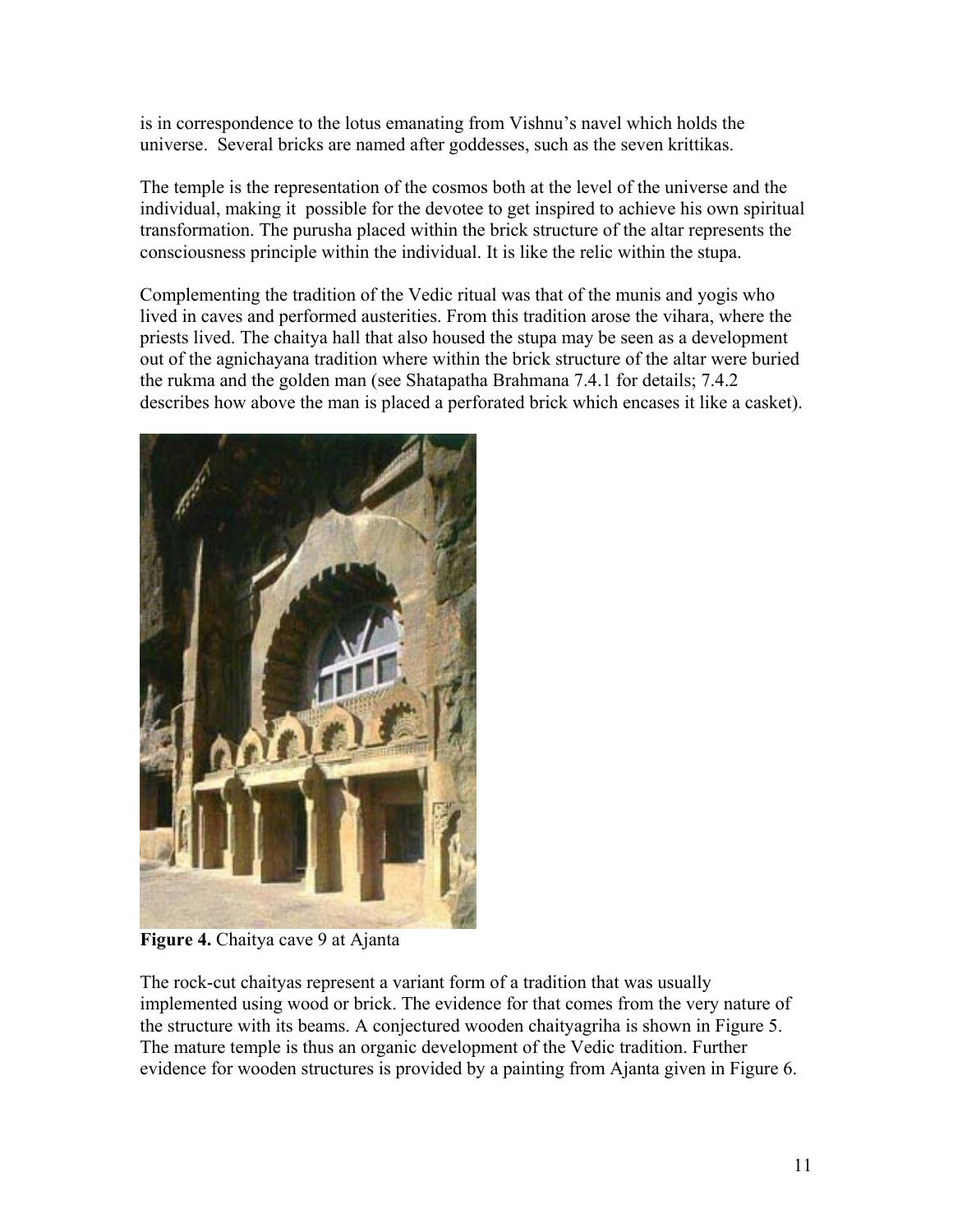

**Figure 5.** A conjectural reconstruction of a wooden chaityagriha (from Percy Brown's Indian Architecture, 1942)



**Figure 6.** Painting of a wooden house in Ajanta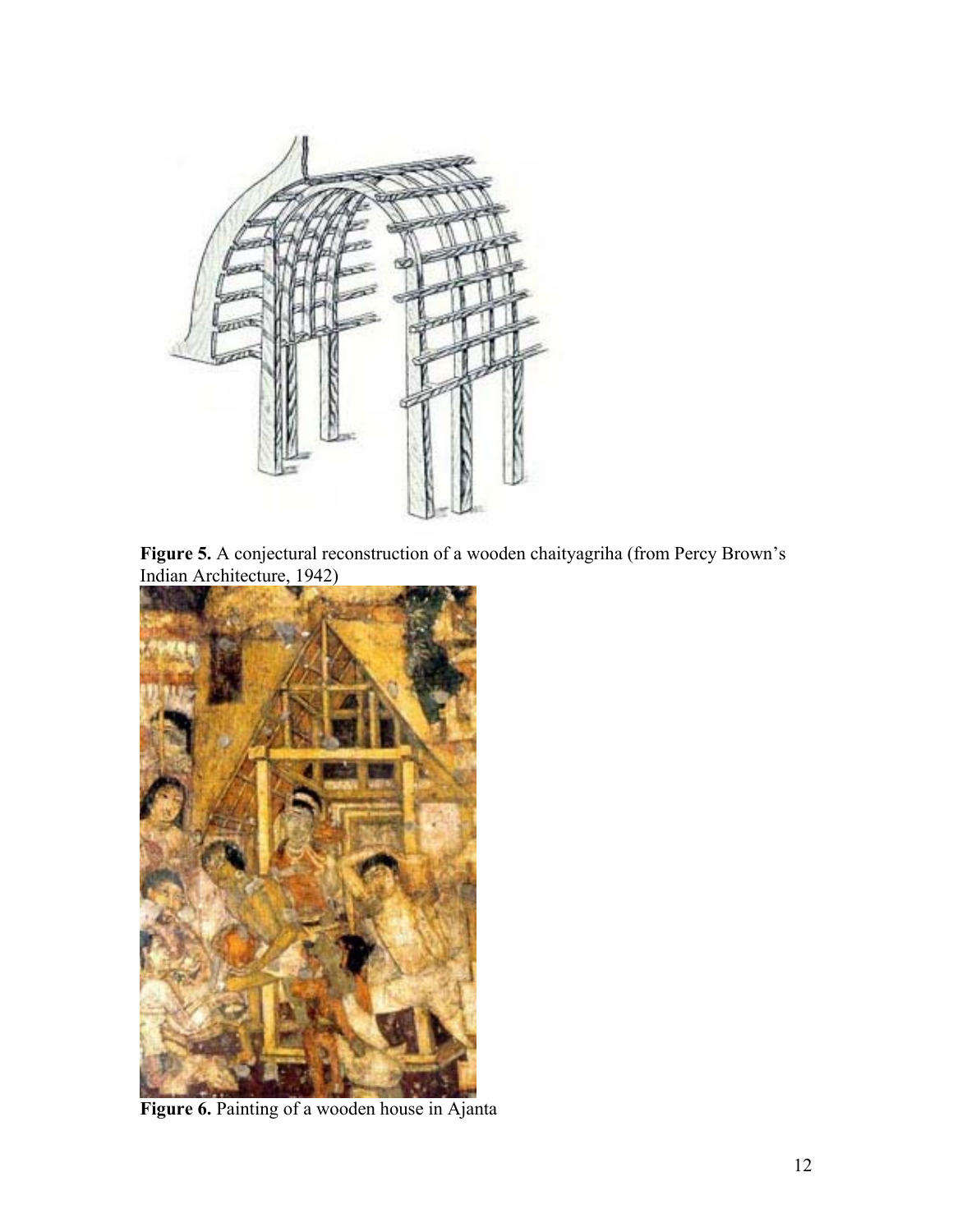

**Figure 7.** Chaitya Cave in Karli (courtesy Takeo Kamiya)

 The rock-cut temples preserve features of earlier structures that have not survived. For example, we see the pointed arch of the chaitya halls that is not seen in other monuments on the ground made of brick or stone until the  $8<sup>th</sup>$  or  $9<sup>th</sup>$  century. In the words of Susan Huntington (1985) regarding the Lomash Rishi cave: "The sophisticated woodworking techniques recorded in the cave makes it certain that ancient India had an elaborate and lengthy history of wooden architecture prior to the Maurya period, though some of the forms are only preserved then."



**Figure 8.** Lomash Rishi Cave

The temple construction begins with the Vastupurusha mandala, which is a yantra, mostly divided into 64 (8 x 8) or 81 (9 x 9) squares, which are the seats of 45 divinities. Brahma is at the centre, around him 12 squares represent the Adityas, and in the outer circle are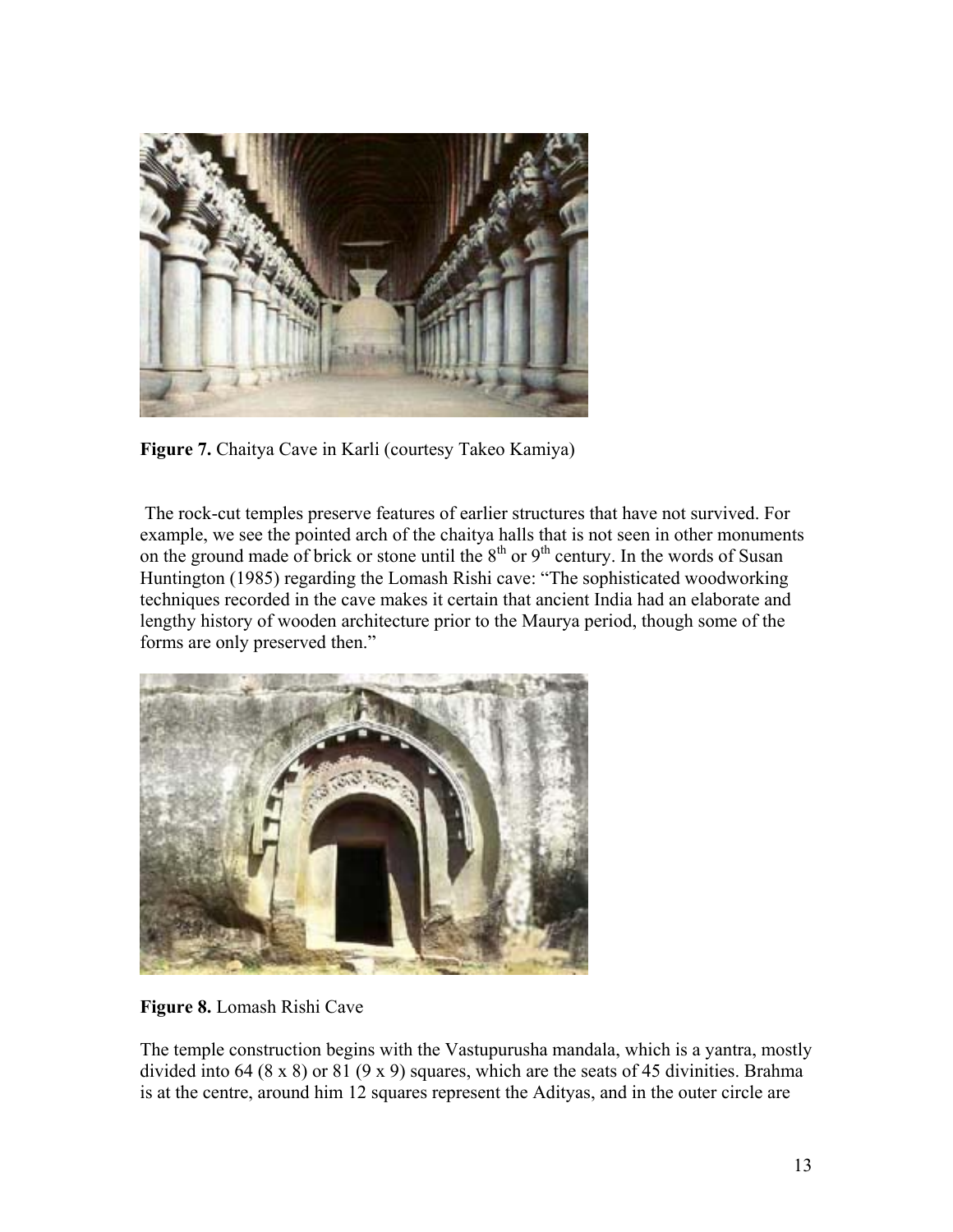28 squares that represent the nakshatras (Figure 9). The Vastumandala with its border is the place where the motions of the sun and the moon and the planets are reconciled. It is the Vastu in which the decrepit, old Chyavana of the Rigveda 1.116.10 asks his sons to put him down so that he would become young again. Chyavana is the moon and Sukanya, whom he desires, is the sun.



## **Figure 9.**

In the basic Vedic scheme the circle represents the earth and the square represents the heavens or the deity. But the altar or the temple, as a representation of the dynamism of the universe, requires a breaking of the symmetry of the square. As seen clearly in the agnichayana and other altar constructions, this is done in a variety of ways. Although the main altar might be square or its derivative, the overall sacred area is taken to be a departure from this shape. In particular, the temples to the goddess are drawn on a rectangular plan. In Shiva or Vishnu temples, which are square, change is represented by a play of diagonal lines. These diagonals are essentially kinetic and are therefore representative of movement and stress. They embody the time-factor in a composition.

In the Shilpa Prakasha} 1.90-106, a 9th-12th century Orissan temple architecture text, Ramachandra Kaulachara describes the Yogini Yantra for the layout of the goddess temple. Alice Boner writes (in Kaulacara, 1966),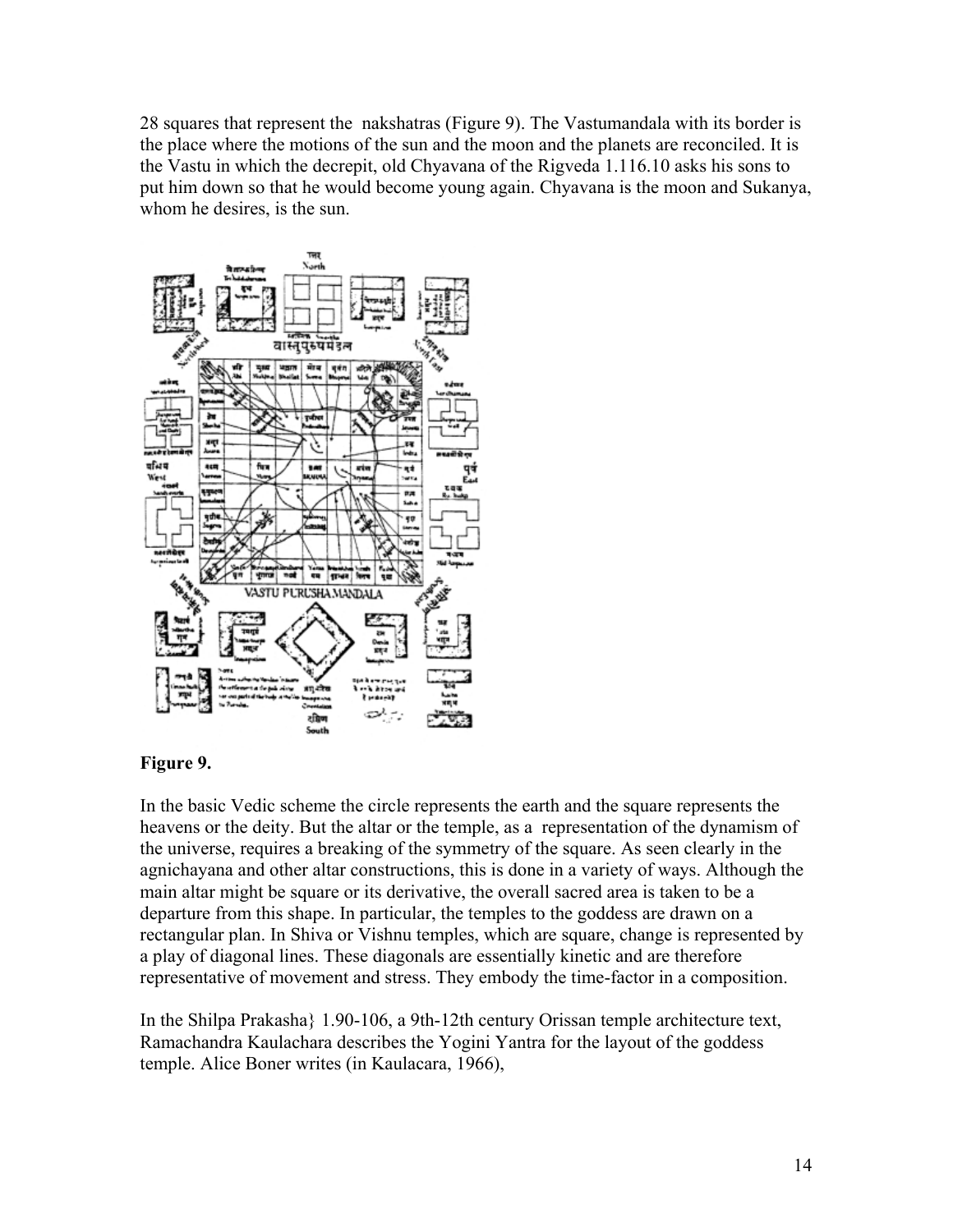[The Devi temples] represent the creative expanding forces, and therefore could not be logically be represented by a square, which is an eminently static form. While the immanent supreme principle is represented by the number ONE, the first stir of creation initiates duality, which is the number TWO, and is the producer of THREE and FOUR and all subsequent numbers up to the infinite.

The dynamism is expressed by a doubling of the square to a rectangle or the ratio 1:2, where the garbhagriha is now built in the geometrical centre. For a three-dimensional structure, the basic symmetry-breaking ratio is 1:2:4, which can be continued further to another doubling.

The constructions of the Harappan period (2600-1900 BC) appear to be according to the same principles. The dynamic ratio of 1:2:4 is the most commonly encountered size of rooms of houses, in the overall plan of houses and the construction of large public buildings. This ratio is also reflected in the overall plan of the large walled sector at Mohenjo-Daro called the citadel mound. It is even the most commonly encountered brick size.

There is evidence of temple structures in the Harappan period in addition to iconography that recalls the goddess. Structures dating to 2000 BC, built in the design of yantras, have been unearthed in northern Afghanistan. There is ample evidence for a continuity in the religious and artistic tradition of India from the Harappan times, if not earlier. These ideas and the astronomical basis continued in the architecture of the temples of the classical age. Kramrisch has argued that the number 25,920, the number of years in the precessional period of the earth, is also reflected in the plan of the temple.

As a representation of the macrocosm, change in the temple is described in terms of the motions of the heavenly bodies. According to Alice Boner (Kaulacara, 1966):

But in asmuch as it incorporates in a single synthesis the unequal courses of the sun, the moon and the planets, it also symbolizes all recurrent time sequences: the day, the month, the year and the wider cycles marked by the recurrence of a complete cycle of eclipses, when the sun and the moon are readjusted in their original positions, a new cycle of creation begins.

The Hindu temple, as a conception of the astronomical frame of the universe, serves the same purpose as the Vedic altar, which reconciled the motions of the sun and the moon. The progressive complexity of the classical temple was inevitable given an attempt to bring in the cycles of the planets and other ideas of the yugas into the scheme.

#### **Concluding Remarks**

This paper has shown how the Hindu temple represents the outer and the inner cosmos. The outer cosmos is expressed in terms of various astronomical connections between the temple structure and the motions of the sun, the moon, and the planets. The inner cosmos is represented in terms of the consciousness at the womb of the temple and various levels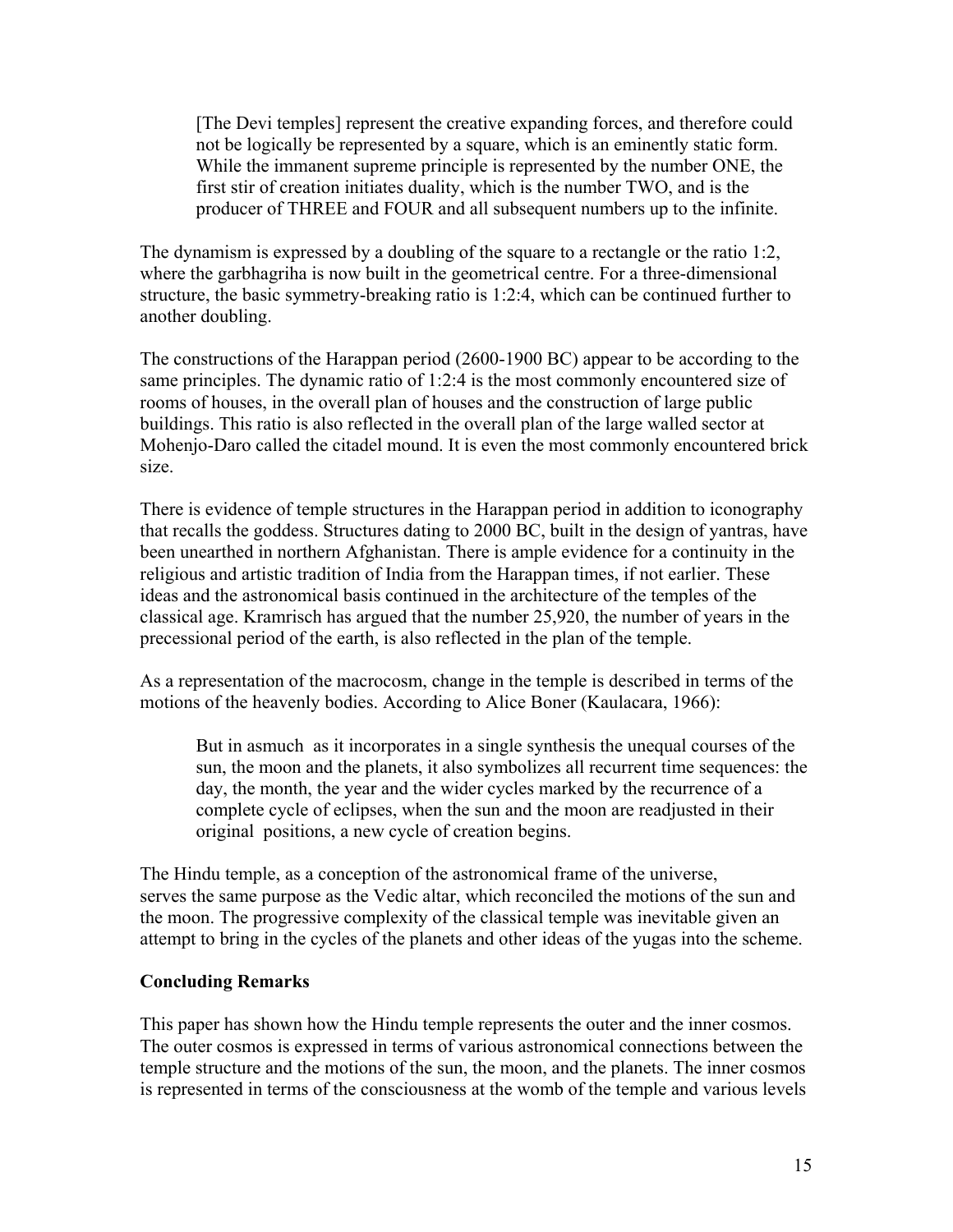of the superstructure that correspond to the states of consciousness. The position of the gods in the vastupurushamandala within the temple is a symbolic representation of the spatial projections of the cosmic purusha in his own body.

The temple must be seen as a structure that gives us considerable information about the science and cosmology of its times. Regarding technology behind the constructions, one must look at each structure separately and see how it fits in the evolving techniques of design and artistic representation across the region.

### **References**

Boner, A., 1962. Principles of Composition in Hindu Sculpture. E.J. Brill, Leiden, 1962, page 27.

Huntington, S., 1985. The Art of Ancient India. Weatherhill, New York.

Kak, S., 1992. ``Astronomy of the Vedic altars and the Rigveda'', Mankind Quarterly, 33, 43-55.

Kak, S., 1993. ``Astronomy of the Vedic Altars," Vistas in Astronomy, 36, 117-140.

Kak, S., 1995. ``The astronomy of the age of geometric altars," Quarterly Journal of the Royal Astronomical Society, 36, 385-396.

Kak, S., 1998. ``The sun's orbit in the Brahmanas,'' Indian Journal of History of Science, 33, 175-191.

Kak, S., 1999. ``The solar equation in Angkor Wat,'' Indian Journal of History of Science, vol. 34, pp. 117-126.

Kak, S., 2000. The Astronomical Code of the Rgveda. Munshiram Manoharlal, New Delhi.

Kak, S., 2002. The Gods Within. Munshiram Manoharlal, New Delhi.

Kamiya, T. 2002. Lycian influence to Indian cave temples. http://www.ne.jp/asahi/arc/ind/lycia/liki\_eng.htm

Kaulacara, R., 1966. Silpa Prakasa. Boner, A. and Rath Sarma, S. (eds.). E.J. Brill, Leiden, 1966.

Kramrisch, S., 1946. The Hindu Temple. The University of Calcutta, Calcutta, 1946; Motilal Banarsidass, Delhi, 1991, page 35-36.

Lokesh Chandra, 1995. ``Devaraja in Cambodian history'', In Cultural Horizons of India. Aditya Prakashan, New Delhi.